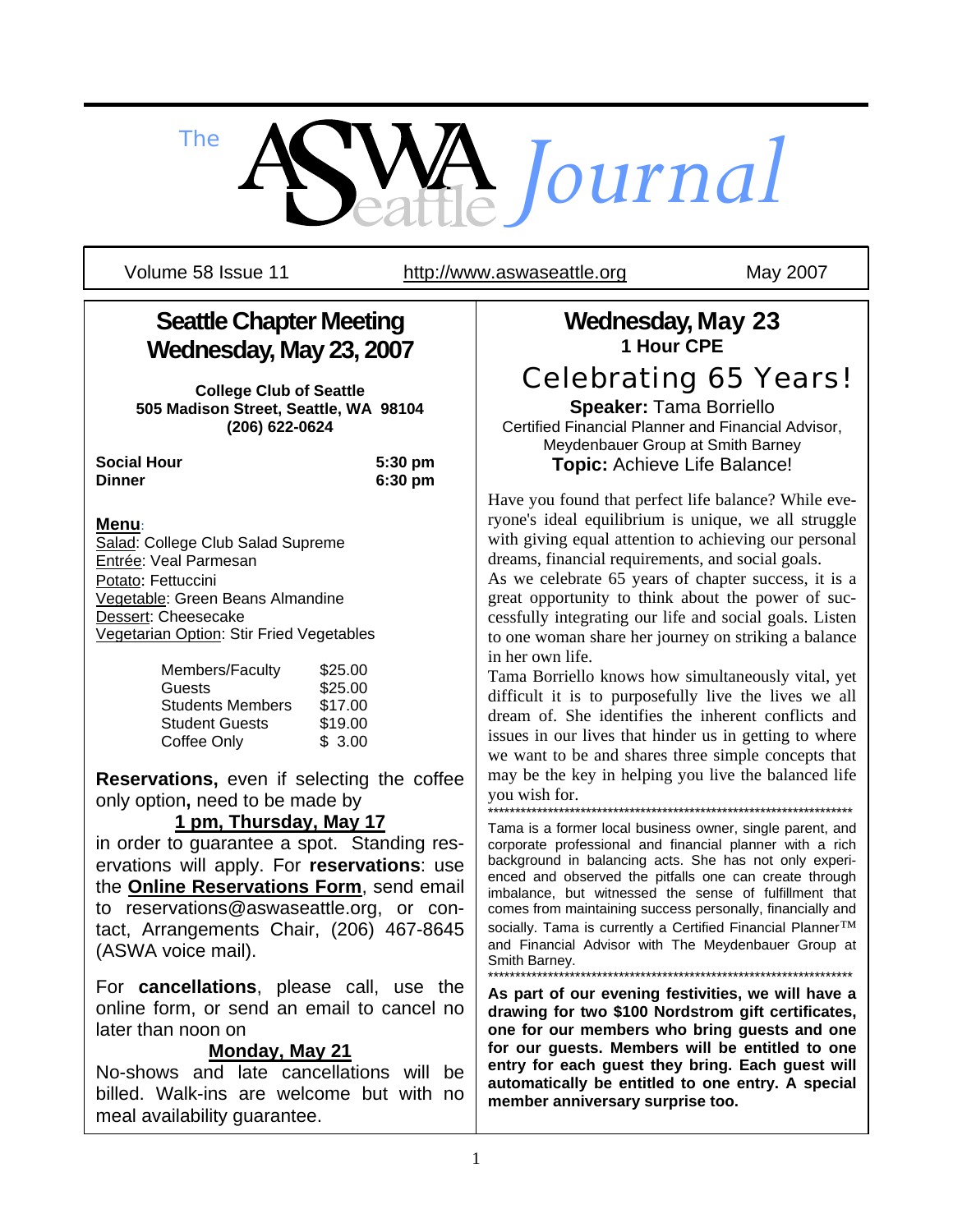

# **President's Message May 2007**

## **Life Doesn't Stand Still**

It seems we all have a "Busy Season". We put certain parts of our lives on hold, but life in general just keeps on happenin'. Numerous people have commented that they have gotten to know me through my President's Messages. I have enjoyed sharing my life with you and would like to further share some of the things that have happened in the last few months while I put my life on hold for tax season.

My youngest daughter, 11, played basketball for the Greenlake Wildcats. Coached by my husband, they went on to win the Seattle Department of Parks and Recreation Youth Basketball Championship title! She is now playing softball for her uncle's team. She has taken up go-cart racing. She and her dad have been to Monroe and the Tri-Cities. To be honest, I am not sure which one is having more fun.

My older daughter, 15, has me driving from here to Federal Way at 11 o'clock at night to pick her up from her boyfriend's house. Egads! She has a leading role in the Broadway Bound musical production "High School Musical." She loves to sing and act, and people other than just her mama think she is good at it. She is on the honor roll at Roosevelt High School and is proud to say that she has never worn the same outfit twice to school this year. Thank goodness for "layering."

My husband and his brother flew to Arizona for a weekend when they learned that their father was knocking on heaven's door. With lots of prayers from friends and family, as well as his dad's determination, we are thankful to say that he is now "back among the living."

I have been busy making reservations for: 1) My grandmother's 100<sup>th</sup> birthday celebrations in Ohio over Memorial Day weekend; 2) ASWA NW Regional Conference in Spokane June  $1<sup>st</sup>$  and  $2<sup>nd</sup>$ ; and 3) National Junior High Conference in Pennsylvania this June with our church. As Roseanne Roseannadanna always said, "Well, Jane (or Jana, in this case), it just goes to show you, it's always something."

The home we are building in eastern Washington near Cle Elum very recently got "signed off." There is still plenty of work to do, but the "Welcome" sign is already out. Stop in if you are passing that way some weekend. We'd love to share our home and a drink with you!

My biggest news is that the owner of the accounting firm I have worked for since 1990 is retiring on July 7, 2007 and I am buying the practice from him, hanging my shingle on July 8th. Heaven help me!

Our next dinner meeting will be May  $23^{\text{rd}}$ , so mark your calendar today. It will be Guest Night as well as our  $65^{\text{th}}$ Anniversary! There will be champagne, cake, and lots of Past Presidents to meet and greet (as well as guests, right? Invite everyone you know). The speaker has chosen: "Achieve Life Balance!"

My term as President of the Seattle Chapter of ASWA is nearly over. I am honored that you gave me this opportunity. I look forward to popping a cork with you May 23<sup>rd</sup> and having you meet my husband and two girls!

Jana Helmuth president@aswaseattle.org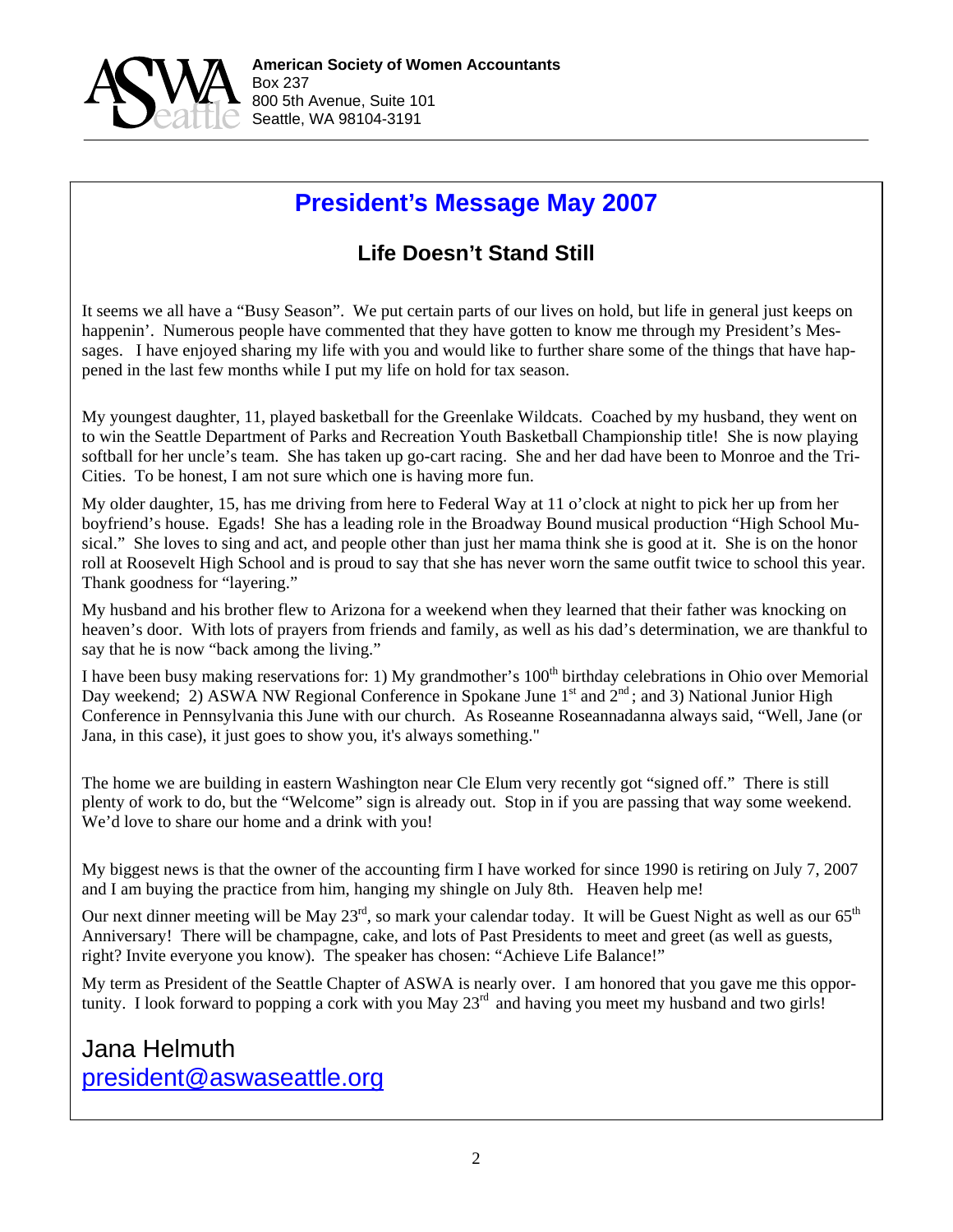

## **Announcements**

**\* \* \* \* \* \* \* \* \* \* \* \* \* \* \* \* \* \* \* \* \* \* \* \* \* \* \* \* \* \* \* \* \* \* \* \* \* \* \* \* \* \* \* \* \* \* \* \*** 

## **Spring Cleaning**

Spring has sprung and that means spring-cleaning is upon us. Come join your fellow ASWA members and board members on **Saturday, May 19th** from **9am – 12 noon,** at **Olympic View Community Church.** (For directions see **www.olypmicchurch.org**.) We will be armed with our records retention policy and will work together to sort through the boxes, drink coffee, munch on fruit and donuts, catch up with each other, all while helping ASWA get organized and compliant with our records policy!

**\* \* \* \* \* \* \* \* \* \* \* \* \* \* \* \* \* \* \* \* \* \* \* \* \* \* \* \* \* \* \* \* \* \* \* \* \* \* \* \* \* \* \* \* \* \* \***

## **Northwest Regional Conference** - **June 1-2, 2007**

The **Spokane Chapter** of the American Society of Women Accountants (ASWA) is hosting the Northwest Regional Conference June 1-2, 2007. This Northwest Regional Conference will be one of only two held nationally this year by ASWA. We have been privileged to enlist the expertise of Dr. Kay Carnes, CPA, Gonzaga University for our Ethics CPE event. Ala Carte options are available for selected sessions. We have confirmation that the **National Board of the American Society of Women Accountants** and the **National Board & Trustees for The Foundation (of ASWA**) will be in attendance at the Northwest Regional Conference. This Regional Conference opportunity will showcase the results of our efforts to promote accounting and education in Spokane. For scholarship funds please contact Jana Helmuth at **president@aswaseattle.org**.

**\* \* \* \* \* \* \* \* \* \* \* \* \* \* \* \* \* \* \* \* \* \* \* \* \* \* \* \* \* \* \* \* \* \* \* \* \* \* \* \* \* \* \* \* \* \* \***

### **Joint National Conference - October 25 - 27**

What's that noise I hear? Buzz about the upcoming JNC? Last month some of us had a chance to visit the conference facility in Orlando to check out the meeting rooms, hotel facilities, and other amenities at Disney's Coronado Springs Resort. For those of you who haven't been to Walt Disney World recently, you are in for a surprise. From the Disney Magical Express (the coach from the airport), to the check-in, to the service at the resort, you won't be disappointed. We have reserved a JNC room block with easy access to CPE sessions and resort eateries. We'll be encouraging you to book your reservations early in order to place yourself within that very convenient room block. Also, be on the lookout for an advance copy of the preliminary CPE sessions to be posted on the website later this month. Mark your calendars now for October 25th – 27th. (I find that drawing a big set of Mickey Mouse ears around the numbers of my October calendar makes me smile! But then I'm a little partial to it, having the same initials as the big mouse and all!) *Monika Miles, ASWA Director and JNC Chair*  **monika@labhartmiles.com**

**Recruitment Campaign**

**\* \* \* \* \* \* \* \* \* \* \* \* \* \* \* \* \* \* \* \* \* \* \* \* \* \* \* \* \* \* \* \* \* \* \* \* \* \* \* \* \* \* \* \* \* \* \*** 

**From National** - There are now two ways to help your chapter and help ASWA grow at the same time: in addition to the "9 in 9" campaign, we have added a recruitment campaign. What chapter couldn't use an extra \$100? During the month of May, ASWA is offering three chapters a chance to win a check for \$100! All new members recruited in May will also be counted toward the "9 in 9" membership. Chapters may use the funds for whatever great idea or project they choose.

**\* \* \* \* \* \* \* \* \* \* \* \* \* \* \* \* \* \* \* \* \* \* \* \* \* \* \* \* \* \* \* \* \* \* \* \* \* \* \* \* \* \* \* \* \* \*** 

### **Renew Your Membership Online!**

Did you know that you can renew your ASWA membership online? This year, all members who renew by June 15th will be entered into a special drawing for a free registration to the JNC, the place to network, grab some CPE and share experiences with other inspiring women in your field. So, take advantage of ASWA's online membership renewal today! Simply click on the secure ASWA Membership Renewal Invoice. Questions? Contact **aswa@aswa.org \* \* \* \* \* \* \* \* \* \* \* \* \* \* \* \* \* \* \* \* \* \* \* \* \* \* \* \* \* \* \* \* \* \* \* \* \* \* \* \* \* \* \* \* \* \***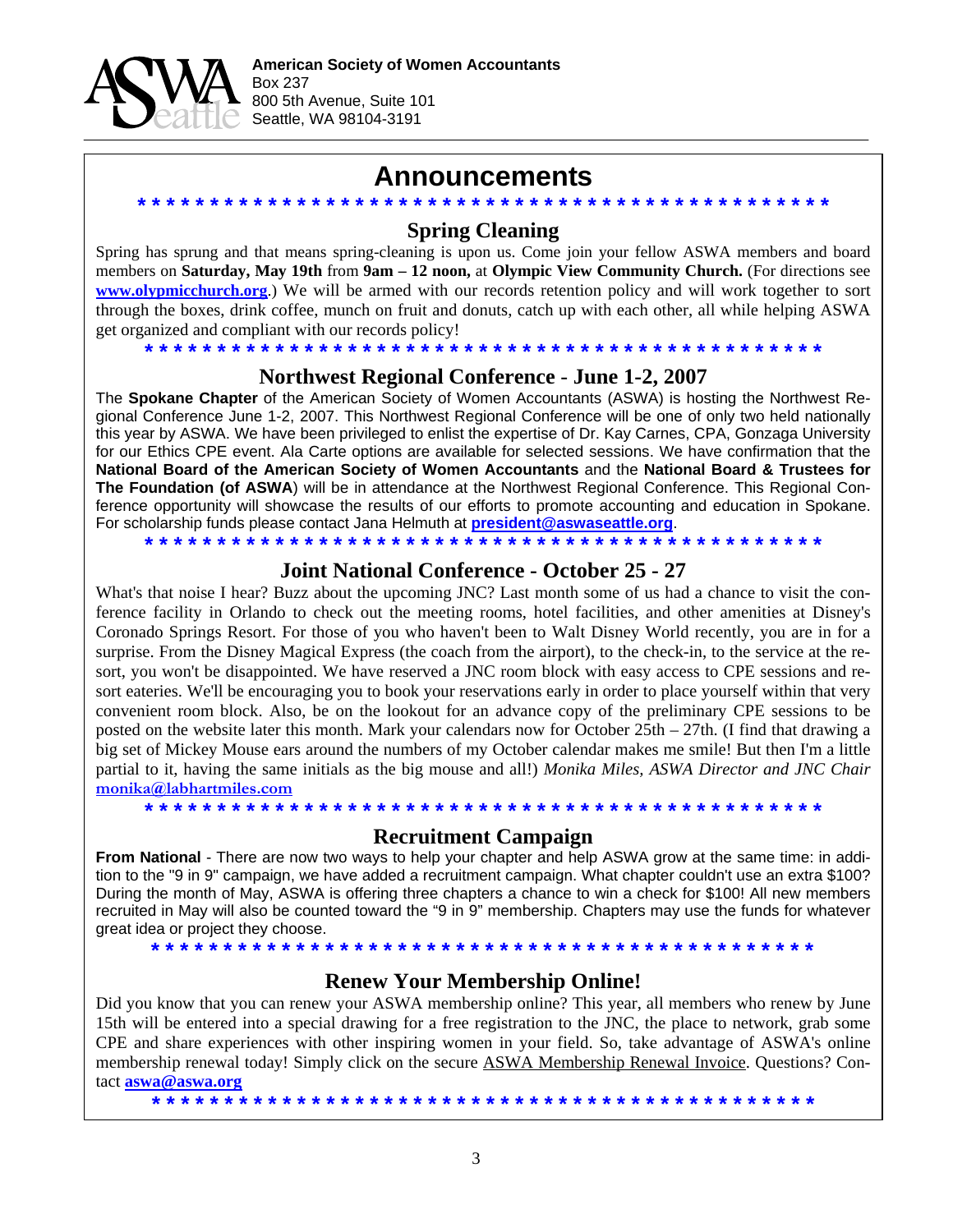

## **Conquering Conflict: Tips to Minimize Office Tension**

by Ilga Paskovskis (**ilga.paskovskis@rhi.com**)

If you spend a considerable amount of time dealing with staff disagreements, you're not alone. In an Accountemps survey, executives were asked, "What percentage of management time is wasted resolving staff personality conflicts?" The mean response was 18 percent – almost a fifth – of managers' time that executives felt is devoted to sorting out interpersonal issues between employees. What can you do to reduce the amount of time you spend on these efforts?

The key to successfully resolving conflict is knowing when and how to step in. While you don't want your accounting staff beckoning you every time a minor tiff occurs, you can't afford to ignore friction once it starts damaging morale and productivity. Following are tips on promoting camaraderie and mitigating conflict:

Hold a peace summit. Call a meeting and listen objectively to the concerns of all parties involved. Then, encourage those people to brainstorm solutions to straighten out the problem. Although you should guide the discussion to identify the cause of the discord, make it clear that it is the individuals' responsibility to clear the air and find ways to prevent future disputes.

Take corrective action quickly. It's important to act swiftly and assertively when a staff member exhibits negative behavior, such as constantly gossiping, failing to contribute to team initiatives or purposely undermining others.

Talk to the offending person privately and let him or her know that the ability to collaborate and get along with others is a critical job requirement. Your ability and willingness to confront difficult employees will go a long way toward maintaining order and keeping adversarial personalities in check.

Focus on the positive. Be aware of not only problem individuals but those who could be positive role models as well.

Publicly recognizing your office's most affable and consummate team players also can help minimize friction in the office. By doling out praise and choice assignments to individuals who contribute positively to the department, you'll send a clear message that you and your organization value stellar people skills.

Left unchecked, differences in employees' temperaments, abilities and work styles can lead to departmental disharmony. But by being attuned to your accounting staff, proactively addressing problems, and fostering a friendly and collegial environment, you can tame office tension.

Accountemps is the world's first and largest temporary staffing service specializing in the placement of accounting, finance and bookkeeping professionals. The company has more than 350 offices throughout North America, Europe, Australia and New Zealand, and offers online job search services at **www.accountemps.com.**